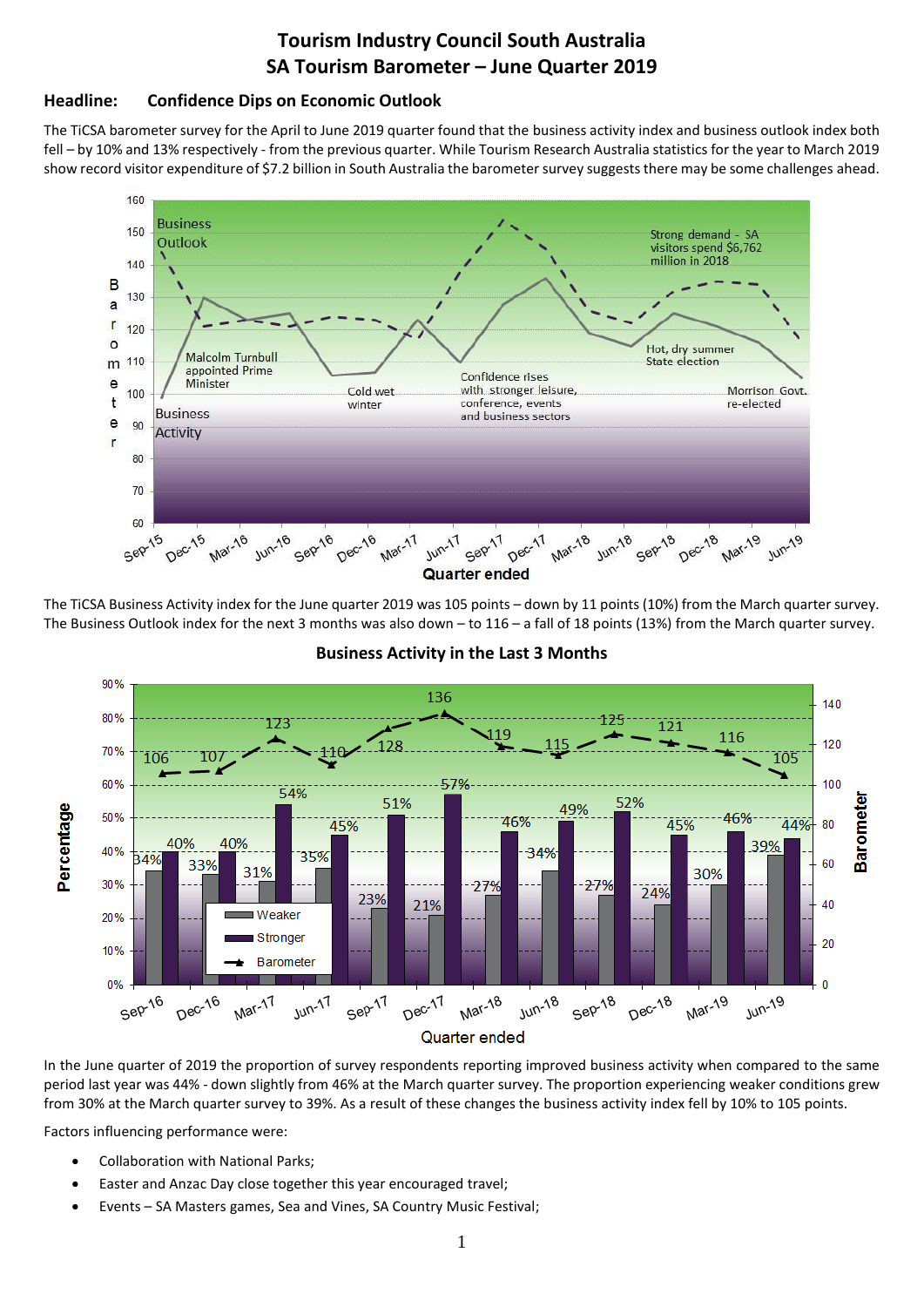- Improved digital marketing / distribution;
- Improved relations with ITOs and overseas agents;
- Increased sales / marketing activity;
- New product development:
- People travelling to Uluru to climb rock before it closes;
- Repeat visitation;
- SATC winter hills campaign;
- Seasonal promotion in association with OTAs;
- Tour group activity increased slightly;
- Water in Lake Eyre;
- Workers in the area.

Less favourable:

- Consumers are worried about the economic outlook;
- Federal election;
- Fewer enquires and bookings following cessation of the Barossa Be Consumed campaign;
- Impact of the AWC proposal on the Kangaroo Island Wilderness Trail lack of consultation on this issue;
- State tax increases;
- Unlicensed accommodation operators.

The respondents were asked for which market sectors activity had increased or decreased.



## **Business Activity by Sector**

**Business Activity - Deviation from Mid Point of 100** 

When compared on the basis of sector, the holiday / leisure sector was most positive with an activity index of 102 points. The other sectors were all below the midpoint suggesting weakness.

When compared with the previous survey the holiday / leisure sector index was down by 7%, the festivals and events index was down by 8%, the business sector index was up by 7% while the conferences / business meetings sector was down by 3%. An index above 100 indicates growth with more businesses experiencing an increase from this market when compared to those

experiencing contraction. An index below 100 indicates more businesses experienced weaker conditions.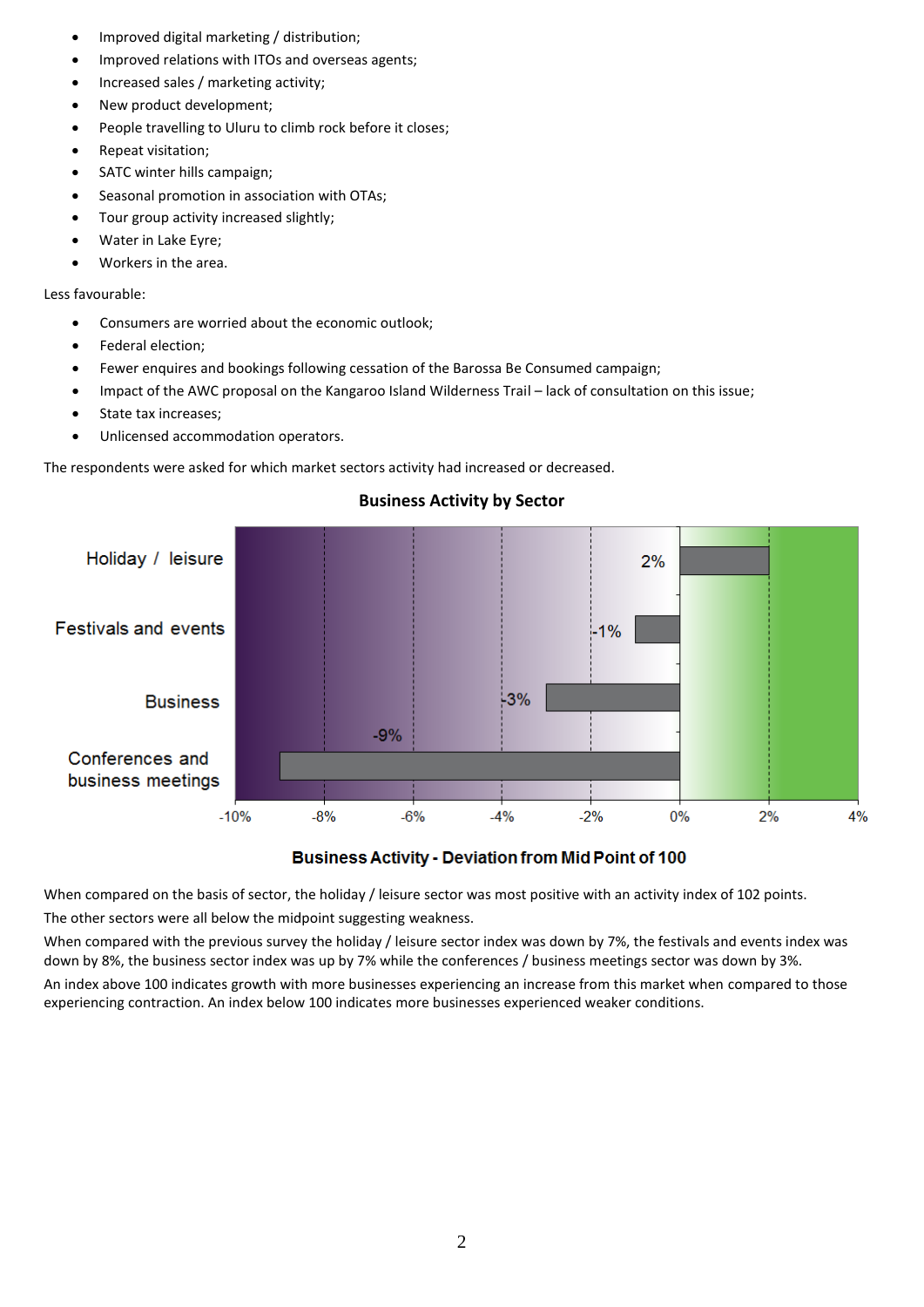The respondents were asked whether they expected business conditions to be stronger or weaker over the next three months when compared to the same period in 2018.



# **Business Outlook for the Next 3 Months**

In the June 2019 quarter the short-term business outlook index was 116 points – down by 13% from 134 points at the March quarter survey. The proportion expecting improved performance fell from 55% to 47% while the proportion expecting weaker performance increased from 21% to 31%. Over the last 3 surveys the proportion expecting weaker activity has increased from 14% to 31%.

Factors influencing the outlook for the short term included:

- Closing of the Uluru walk;
- Comments on WikiCamps;
- Developing cycling trail in assoc. with bike hire;
- Exposure of our business through Expedia and Viator;
- Stronger relations with booking agents;
- Upcoming events:
- Upcoming TV segments;
- Water in Lake Eyre;
- Workers in the area.

Less positively:

- Economic outlook is poor;
- Increasing competition and price cutting impacting yield;
- Lack of State marketing to interstate and international visitors;
- Need more opportunities for local business to leverage the KI Wilderness Trail.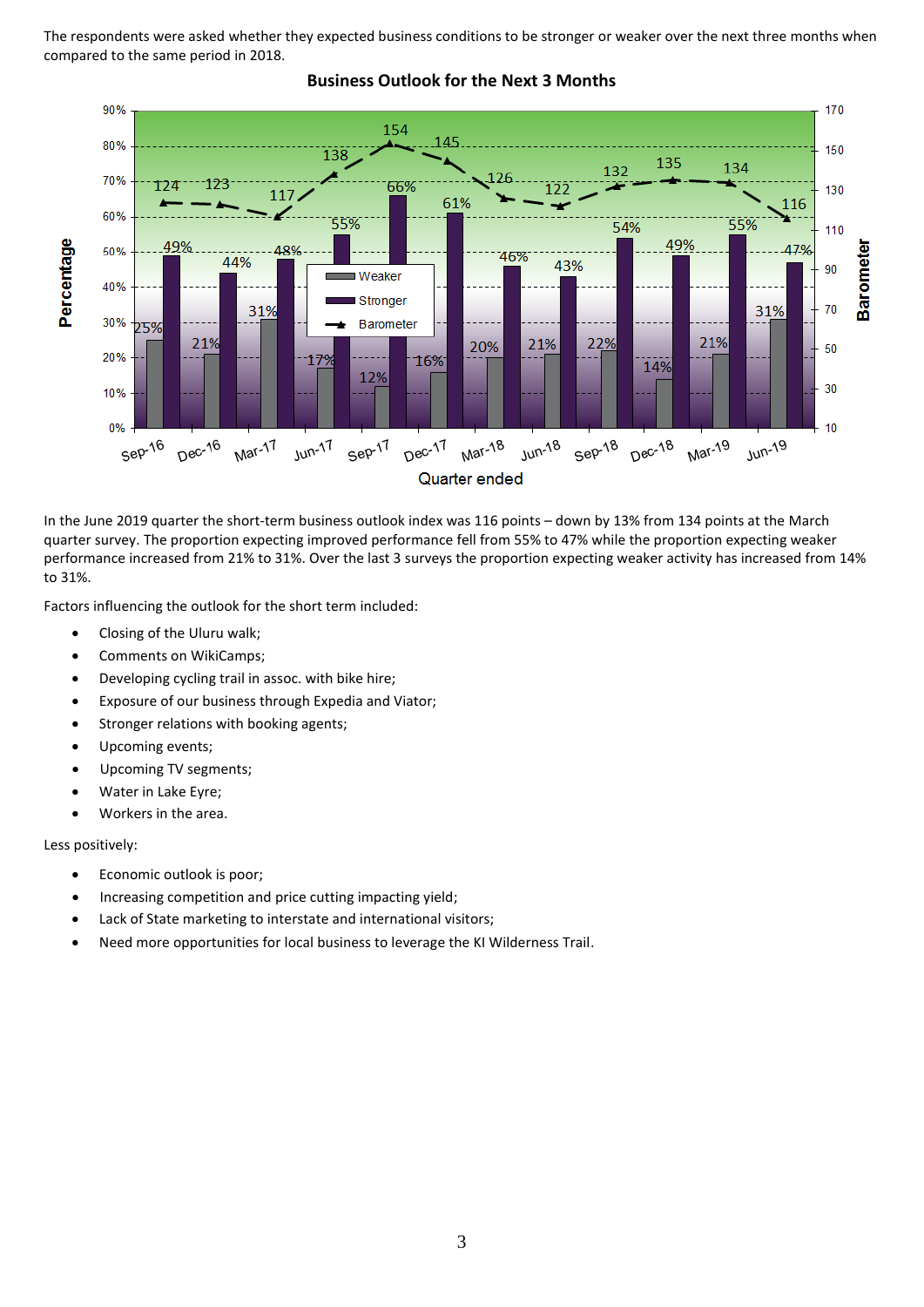#### The outlook for the next 12 months was as follows:



**Business Outlook for the Next 12 Months**

In the June 2019 quarter survey, 11% of the respondents were 'extremely confident' regarding the prospects for the next 12 months and 57% were 'confident'. The proportion 'confident' or 'very confident' (68%) was down slightly from the previous survey (71%).

Factors underpinning business confidence in the longer term were:

- Developing new product / experiences;
- Cruise ships;
- Federal Government should be more stable under Scott Morrison;
- Growing interest in nature based tourism;
- Improved digital presence / online distribution;
- Links with National Parks;
- Lower dollar;
- Seasonal workers.

Less positive:

- Exorbitant utility charges;
- Failure to address climate change;
- Gouging of small business by TripAdvisor;
- Greater competition and price discounting;
- Proposed changes to land tax;
- Reduction in State tourism budget.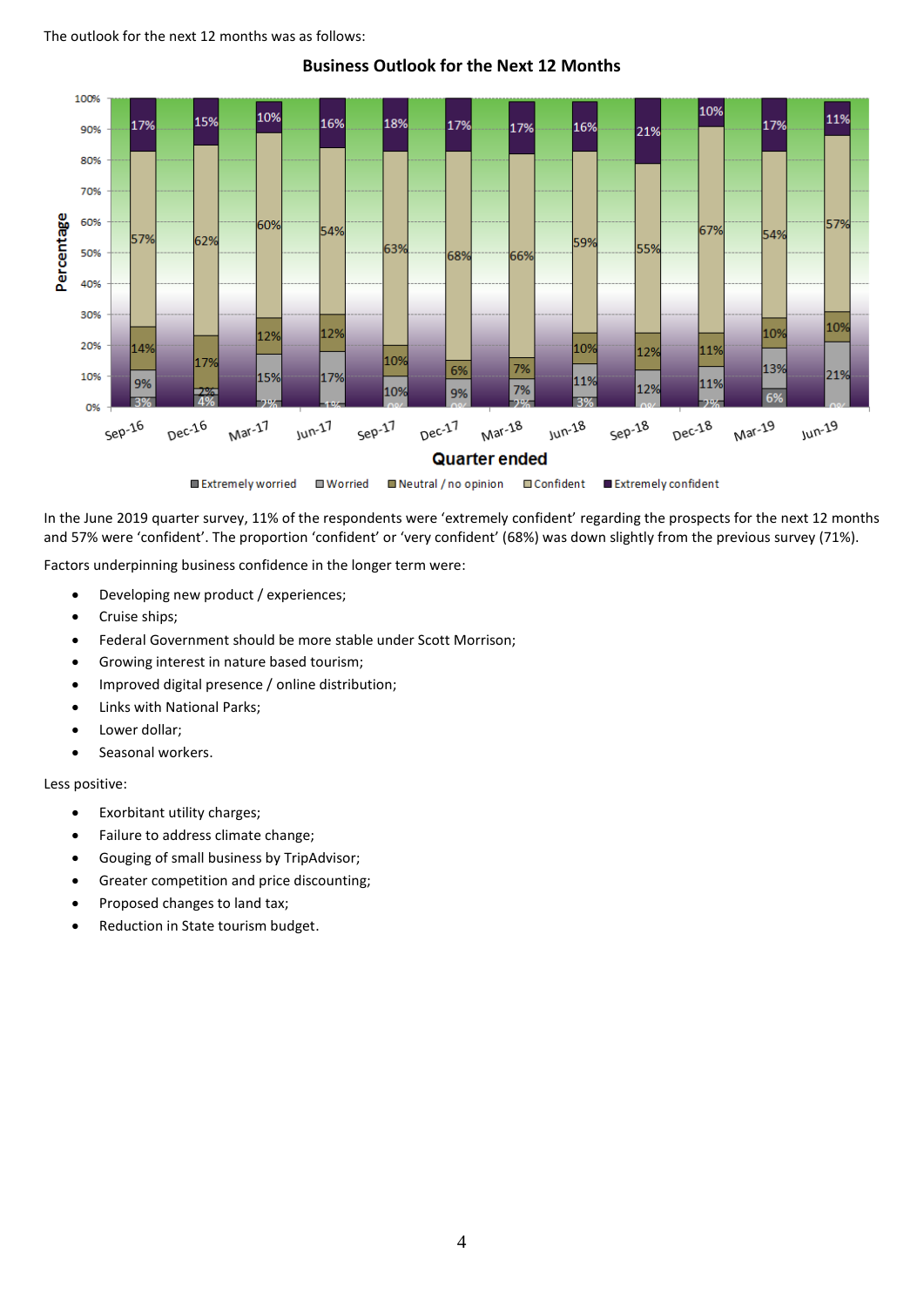## **Employment**

Respondents were asked whether the number of people employed in their business had increased, decreased or remained the same when compared to the same period last year.

**Employment Trends**



In the June 2019 quarter survey 16% of the respondents had employed additional staff in their business – down from 28% at the

March quarter survey. The proportion reporting that fewer persons were employed declined slightly from 15% to 13%.

Further information regarding employment trends from the ABS Labour Force survey follows.

#### **Wages**

The respondents were asked whether their wages bill, when compared to the same quarter last year, had increased or decreased.



**Wages Bill**

In the June 2019 quarter survey 33% of the respondents reported that their wages bill had increased – down from 38% at the March quarter survey and 47% at the December quarter survey.

In most cases changes in the wages bill were related to changes in the number of staff employed or changes in staff hours.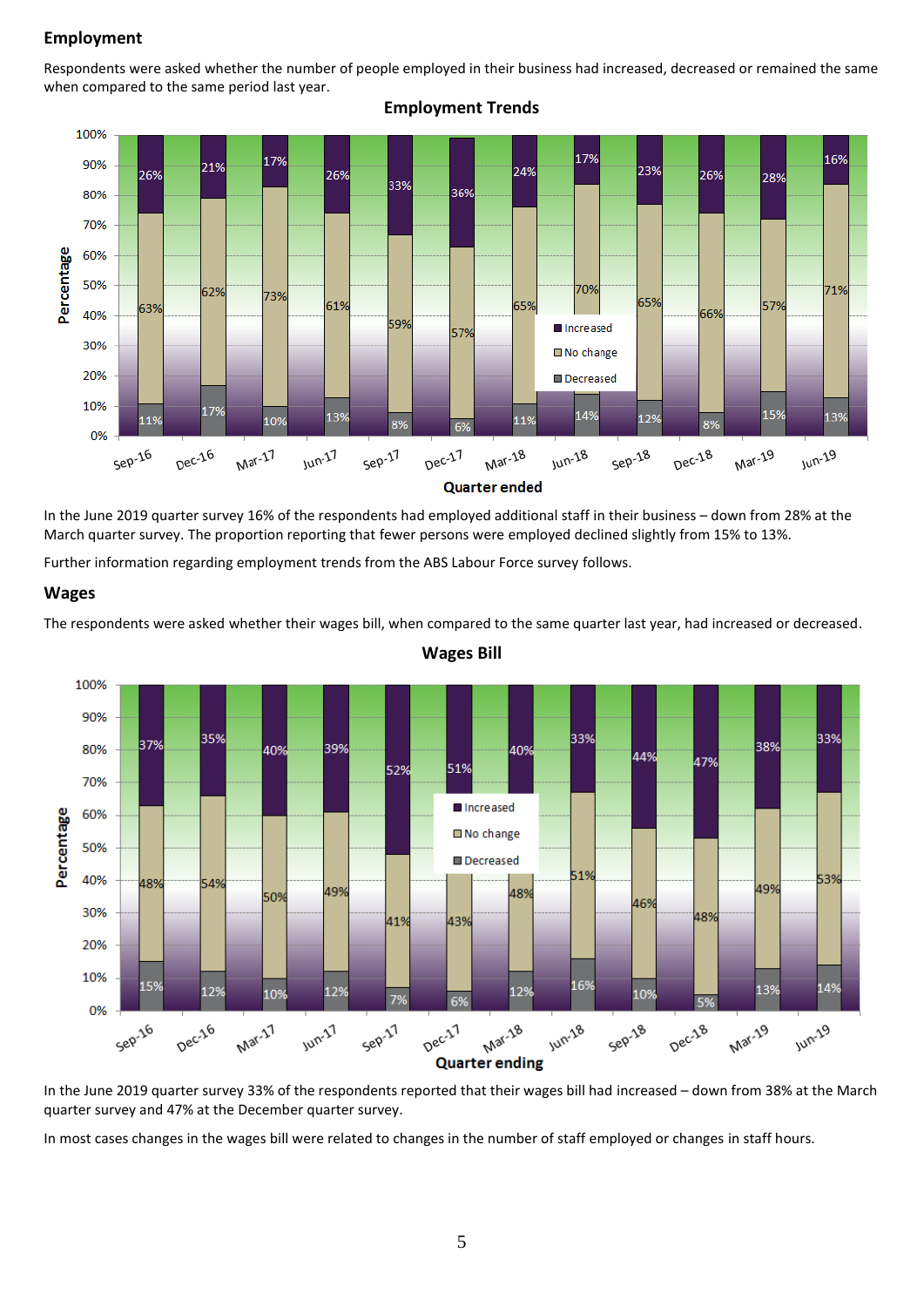#### **Investment**

Respondents were asked whether they were planning more or less investment in their business over the next 12 months compared to the previous 12 months.



**Planned Investment**

In the June 2019 quarter survey 46% were planning more investment in their business – up from 39% in the March 2019 quarter survey.

#### **About the TiCSA Tourism Barometer**

The TiCSA Tourism Barometer is a quarterly survey of TiCSA members designed to measure recent activity levels and the outlook for the future. The Barometer survey is conducted on-line and a total of 87 members responded to the June 2019 quarter survey. *Report prepared by independent research consultants – Greenhill Research and Planning.*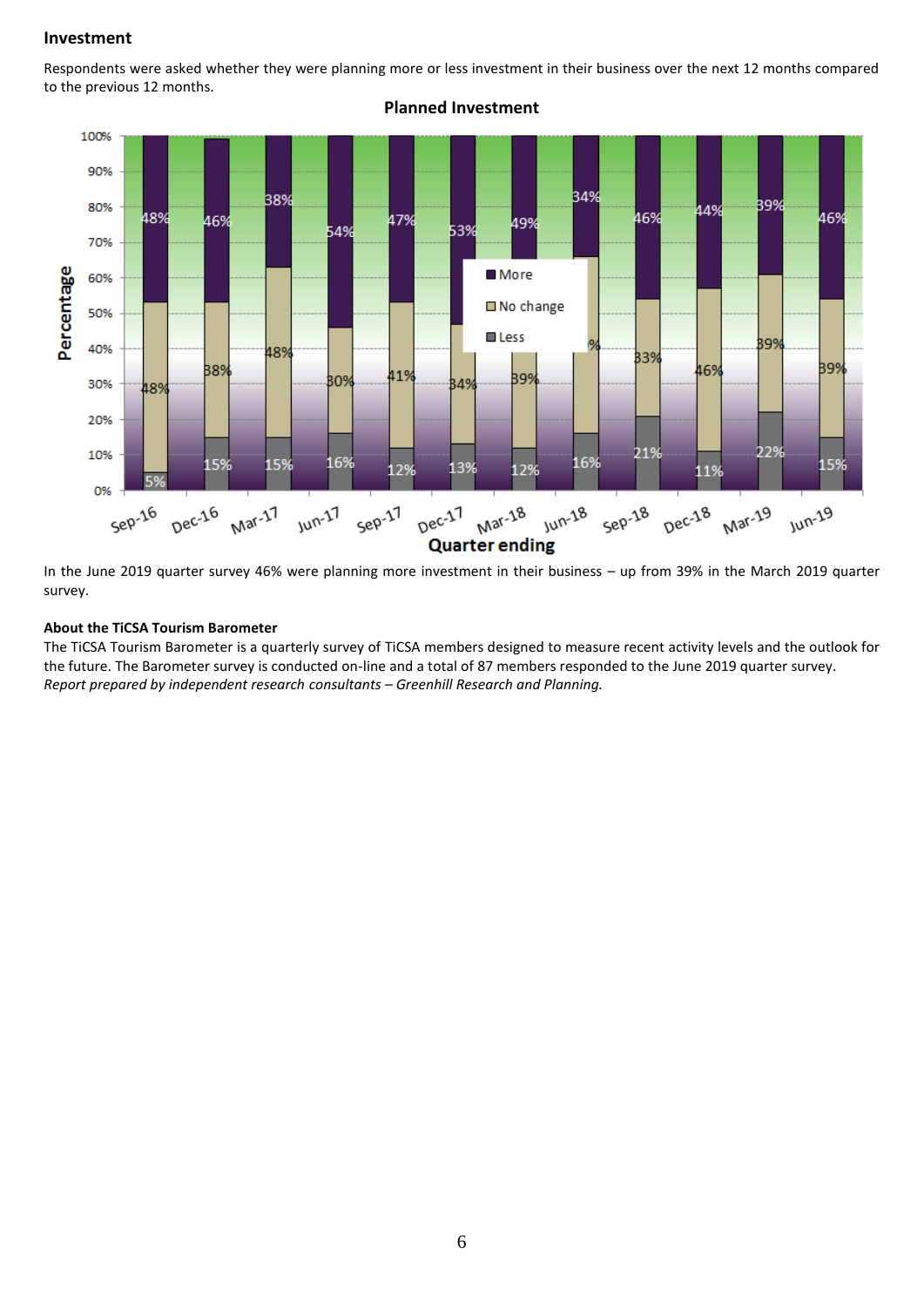### **Annual Performance to March 2019**

Information regarding travel related expenditure in Australia is collected by Tourism Research Australia through two national sample surveys, the National Visitor Survey and the International Visitor Survey.





Day trip and overnight visitors spent \$7,249 million dollars in South Australia in the year to March 2019 – up by 8% from the previous year. Interstate visitor expenditure was \$2,455 million - up 23% (national average was up 13%) – while intrastate visitor expenditure was \$2,140 million – up by 12% (national average was up 15%). International visitor expenditure was \$1,088 million – down 7% (national average was up 6%) while day trip expenditure was \$1,566 million – down by 2% (national average was up by 12%).



#### **International Visitor Expenditure by State / Territory**

Tourism Research Australia[. http://www.tra.gov.au/research](http://www.tra.gov.au/research) International Visitor Survey.

Tourism Research Australia[. http://www.tra.gov.au/research](http://www.tra.gov.au/research)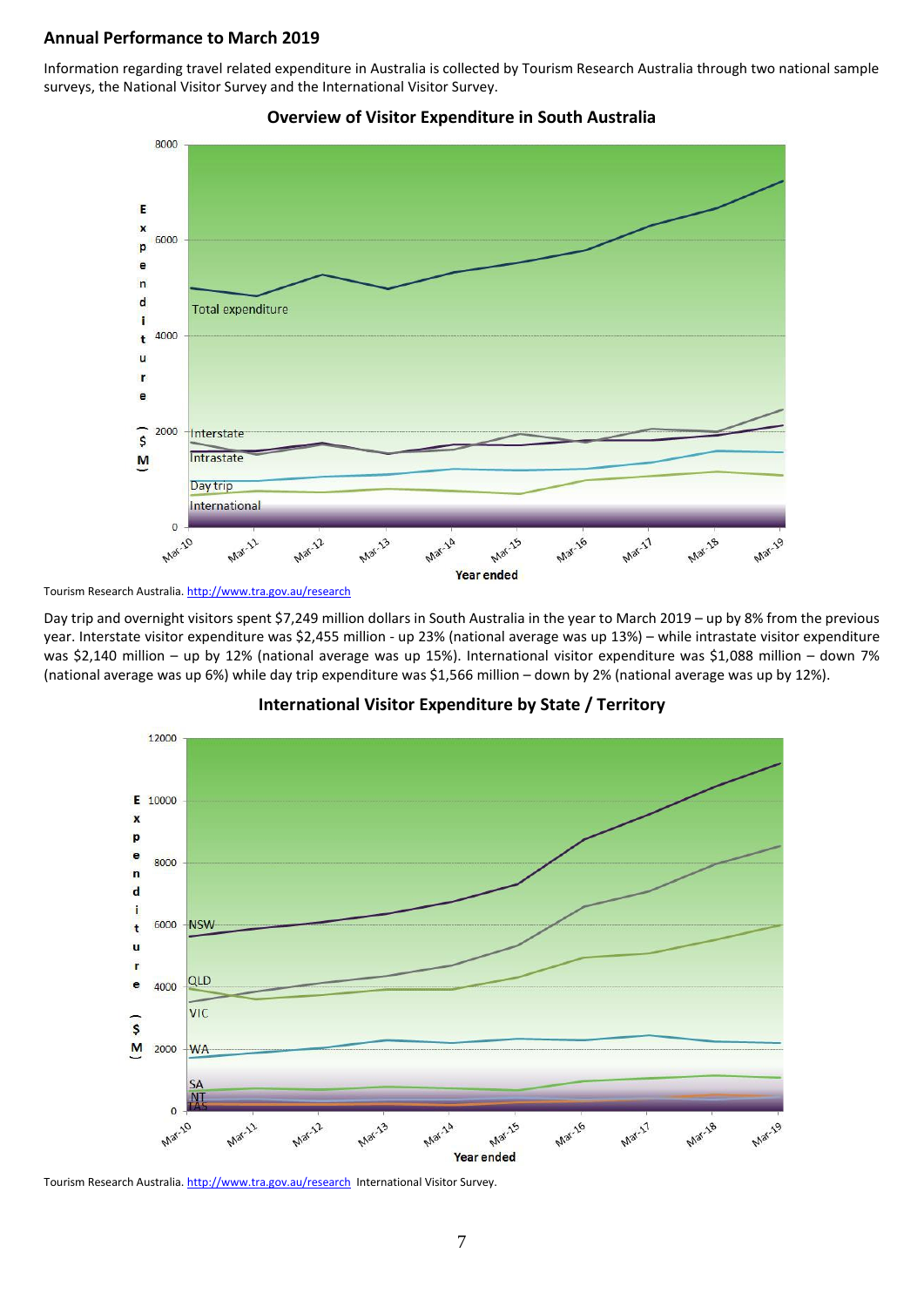In the year to March 2019 the expenditure by international visitors to South Australia was \$1,088 million – a decline of 7% when compared to the previous year. Nationally, international visitor expenditure grew by 6%.



**Interstate Visitor Expenditure by State / Territory**

Tourism Research Australia[. http://www.tra.gov.au/research](http://www.tra.gov.au/research) National Visitor Survey.

In the year to March 2019 interstate visitors to South Australia spent a total of \$2,455 million – up by 23% from the previous year. Nationally, interstate visitor expenditure grew by 13%.



#### **Intrastate Visitor Expenditure by State / Territory**

Tourism Research Australia[. http://www.tra.gov.au/research](http://www.tra.gov.au/research) National Visitor Survey

In the year ending March 2019 intrastate visitors in South Australia spent \$2,140 million – up by 12% from the previous year. Nationally intrastate visitor expenditure grew by 15%.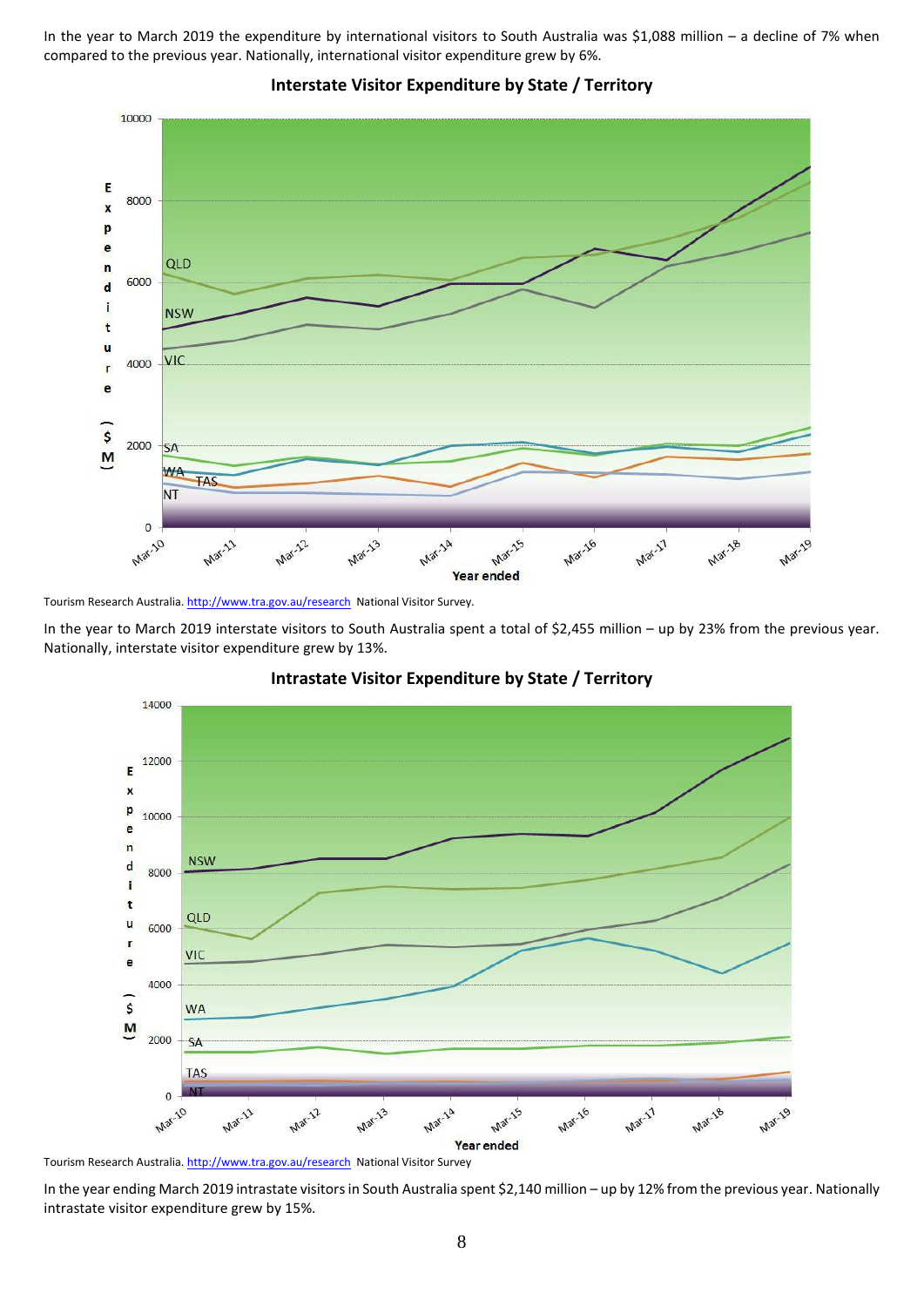

**Day Trip Visitor Expenditure by State / Territory**

In the year ending March 2019 day trip visitors in South Australia spent \$1,566 million – down by 2% from the previous year. Nationally day trip expenditure grew by 12%.

# **Other Indicators**

Information regarding short term overseas departures by Australian residents is published by the Australian Bureau of Statistics.





Source: Australian Bureau of Statistics Cat. 3401.0 - Overseas Arrivals and Departures. Reserve Bank of Australia. http://www.rba.gov.au/statistics/frequency/exchange-rates.html The data is the specified point in time and does not represent the interim periods.

In the year ended May 2019 there were 11.52 million short term resident departures from Australia – an increase of 3.9% from the previous year. The average annual growth in outbound travel from 2007 is 7.0% per annum.